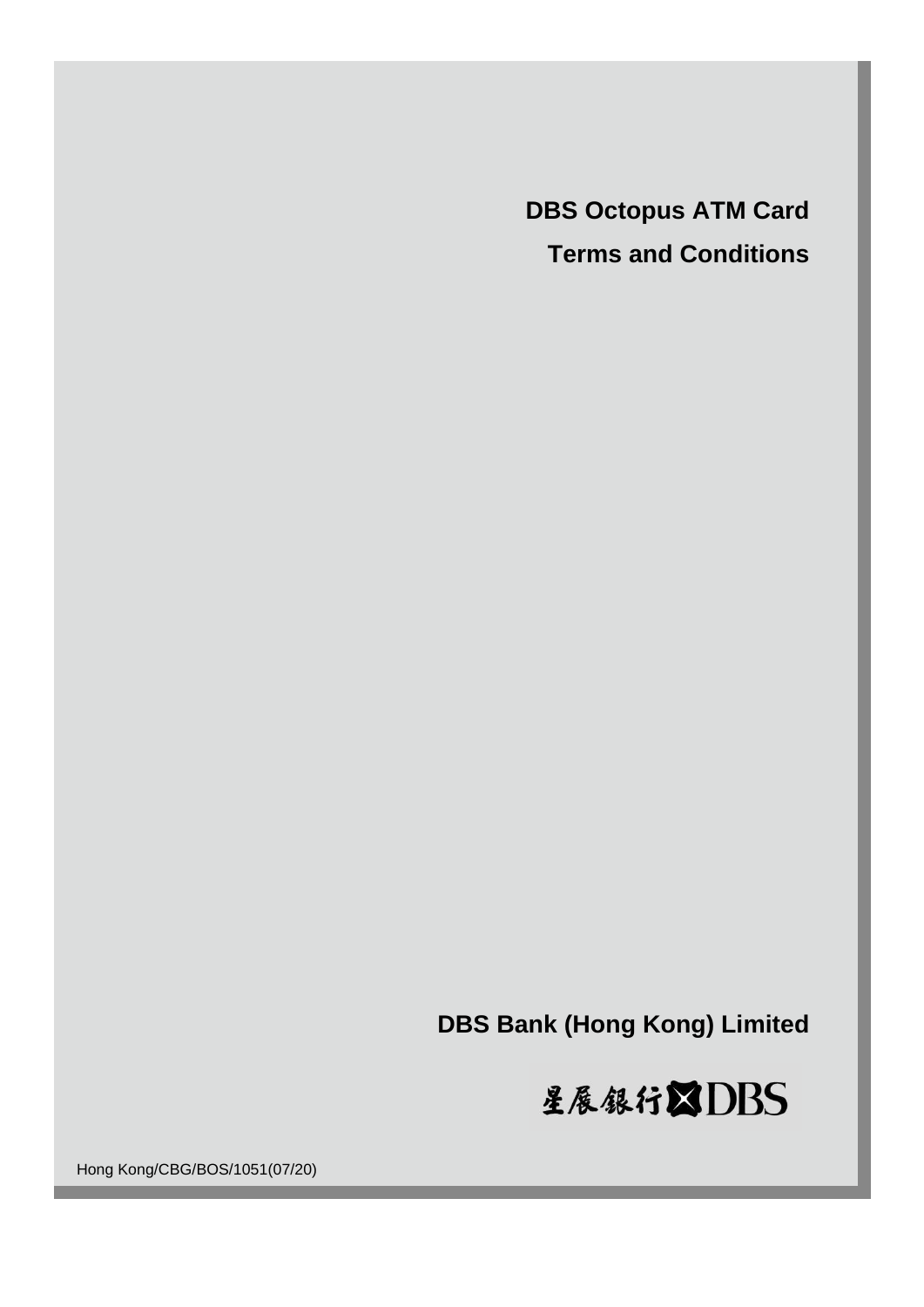# **Content**

Terms and Conditions applicable to holders of the DBS Octopus ATM Card:

| A) DBS Octopus ATM Card Terms & Conditions<br>- issued by DBS Bank (Hong Kong) Limited                                                                                      | Page                  |
|-----------------------------------------------------------------------------------------------------------------------------------------------------------------------------|-----------------------|
| Definitions and interpretation<br>1.<br>2. DBS Octopus ATM Card, ATM functions,                                                                                             | 2                     |
| AAVS and Octopus functions<br>3. AAVS, operation of AAVS Account and overdraft<br>4. Fees and charges<br>5. Personal data<br>6. Lost card and card termination<br>7. Others | 3<br>5<br>5<br>6<br>6 |
| <b>B) Octopus Automatic Add Value Agreement</b><br>- issued by Octopus Cards Limited                                                                                        |                       |

# **C) Conditions of Issue of Octopus\***

— issued by Octopus Cards Limited

\* The Conditions of Issue of Octopus is not set out in this booklet. A copy of this document can be downloaded from the Octopus official website (www.octopus.com.hk).

Note:

The latest version of the documents issued by DBS Bank (Hong Kong) Limited can be obtained from the Bank's website (www.dbs.com.hk).

The latest version of the documents issued by Octopus Cards Limited can be obtained from the Octopus official website (www.octopus.com.hk).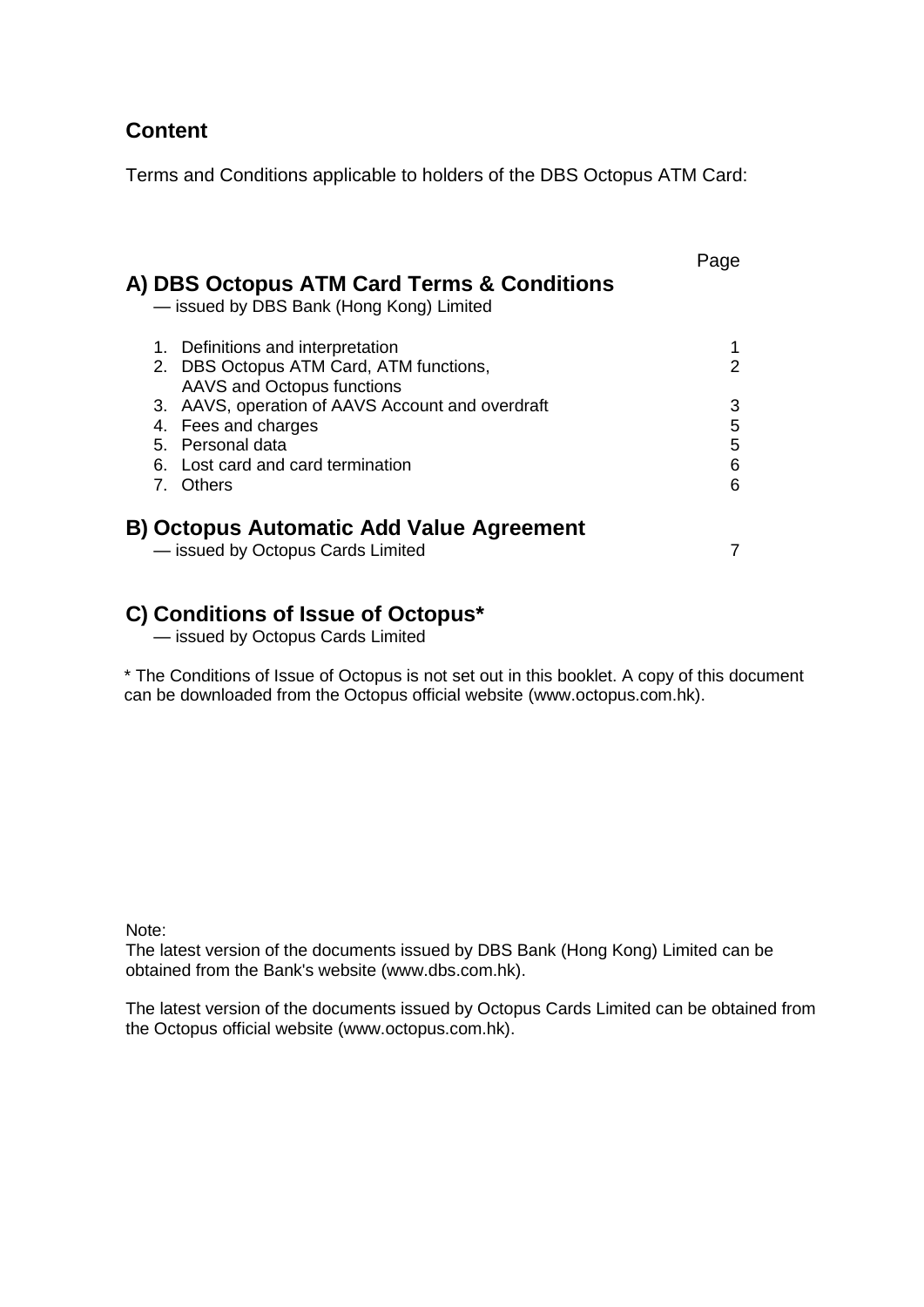# **A) DBS Octopus ATM Card Terms & Conditions**

## <span id="page-2-0"></span>**1. Definitions and interpretation**

## 1.1 Definitions

- (a) Unless the context otherwise requires and except as varied or otherwise specified in these DBS Octopus ATM Card Terms and Conditions ("**Terms and Conditions**"), words and expressions used in these Terms and Conditions shall have the meanings as specified in Bank Accounts and Services Terms and Conditions.
- (b) In these Terms and Conditions, unless the context otherwise requires:

"**AAVS**" or "**Automatic Add Value Service**" means the service described in Clause 3.1;

"**AAVS Account**" means a Hong Kong dollar current account or a credit card account in the name of the Customer maintained with the Bank that is designated by the Customer in the relevant application form (as such account may be amended from time to time with the Bank's prior consent) for the purpose of using AAVS;

"**AAVS Agreement**" means the Octopus Automatic Add Value Agreement between OCL and the Customer in connection with AAVS;

"**Bank Accounts and Services Terms and Conditions**" means the terms and conditions applicable to accounts maintained with the Bank as may be specified by the Bank from time to time;

"**Conditions of Issue of Octopus**" means the terms and conditions applicable to the Octopus functions as may be specified by OCL from time to time;

"**Customer**" means a customer to whom the Bank issues a DBS Octopus ATM Card;

"**DBS Octopus ATM Card**" means an ATM Card issued by the Bank which carries ATM functions and Octopus functions;

"**OCL**" means Octopus Cards Limited;

"**Packaged Accoun**t" means DBS Treasures, DBS Account or any other types of account designated as such by the Bank from time to time; and

#### 1.2 Interpretation

In these Terms and Conditions, where not inconsistent with the subject or context:

- (a) words suggesting the singular shall include the plural and vice versa; words suggesting any gender shall include other genders; and headings are inserted for reference only and shall not affect construction;
- (b) any reference to a Customer shall include a reference to his/her executors, personal representatives, administrators and lawful successors;
- (c) any reference to an agreement, contract or other document includes a reference to it as it may be amended, varied or replaced from time to time; and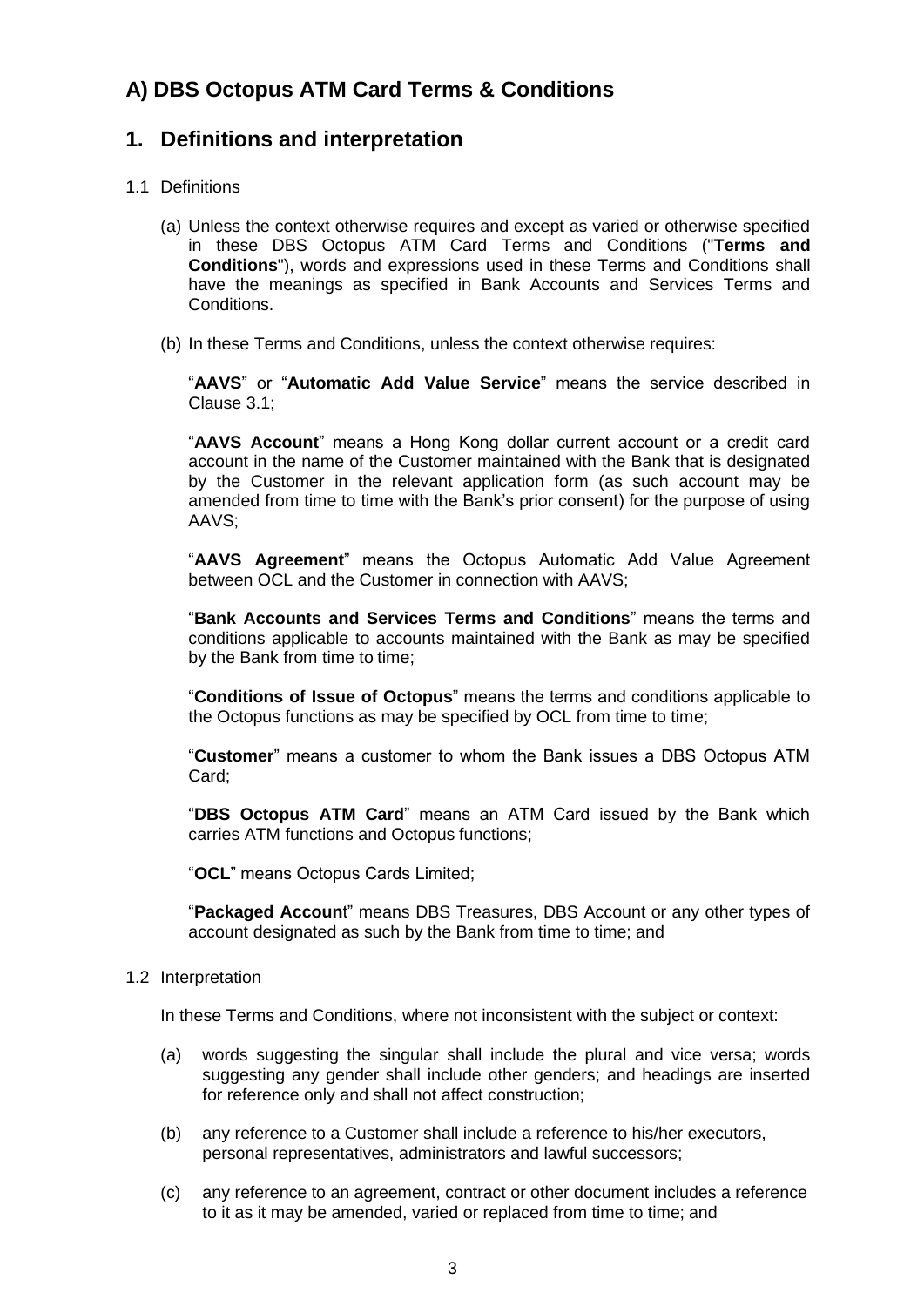(d) the words "other", "include" and "including" do not limit the generality of any preceding words and the words "include" and "including" shall be construed as if they were followed by the words "without limitation".

## **2. DBS Octopus ATM Card, ATM functions, AAVS and Octopus functions**

- 2.1 The DBS Octopus ATM Card is issued by the Bank. Unless otherwise specified by the Bank, a DBS Octopus ATM Card shall be valid for a maximum period of five years commencing from the date of issue.
- 2.2 Use of the DBS Octopus ATM Card is subject to:
	- (a) these Terms and Conditions and the provisions of any application form relating to the DBS Octopus ATM Card or related services;
	- (b) Bank Accounts and Services Terms and Conditions;
	- (c) the AAVS Agreement;
	- (d) the Conditions of Issue of Octopus.
- 2.3 The DBS Octopus ATM Card carries ATM functions and Octopus functions. The ATM functions (and related services) are provided by the Bank and the Octopus functions and related services (including AAVS) are provided by OCL.
- 2.4 The Customer may use the DBS Octopus ATM Card to perform functions and/or obtain services offered by the Bank from time to time with respect to an ATM Card. Use of the ATM functions and related services is subject to the documents specified in paragraphs (a) and (b) of Clause 2.2. OCL is not responsible for the quality, maintenance or replacement of the DBS Octopus ATM Card, which is the sole responsibility of the Bank.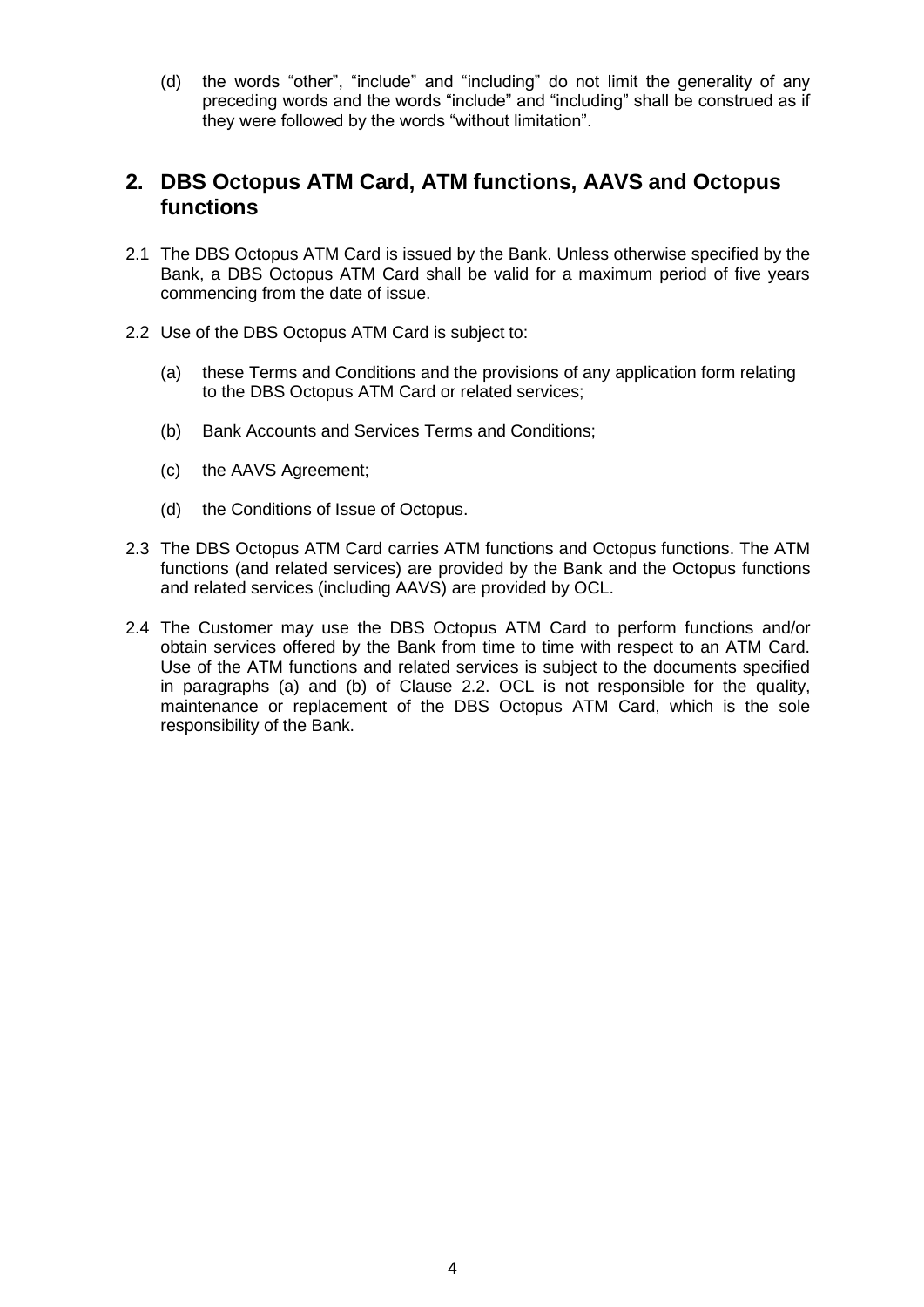- 2.5 The Bank is not involved in the provision of the Octopus functions or related services and is not a party to the documents specified in paragraphs (c) to (d) of Clause 2.2. **The Customer shall refer any matter regarding any of the aforesaid (including the scope, types or quality of functions or services provided by OCL) to OCL and resolve it with OCL directly.** For the avoidance of doubt:
	- **(a) any such matter of any nature (including complaint or dispute) between the Customer and OCL shall not prejudice or affect the Bank's rights and remedies against the Customer in connection with the DBS Octopus ATM Card; and**
	- **(b) the Bank is not liable for any loss or damage which may be incurred or suffered by the Customer arising from or in connection with the Octopus functions or related services, or any act, conduct, omission or negligence of OCL or any of its affiliates or any of their respective officers, employees or agents.**
- 2.6 **A Customer is required to maintain a Packaged Account with the Bank in order to hold and use the DBS Octopus ATM Card.** Nevertheless, the Bank may (but is not obliged to) allow the Customer to continue to hold and use his DBS Octopus ATM Card after his Packaged Account is terminated for any reason provided that he maintains a current account with the Bank instead.
- 2.7 To the extent necessary to give effect to the provisions of these Terms and Conditions, the documents specified in paragraphs (b) to (e) of Clause 2.2 shall be construed as if references to card, account or related services in such documents included references respectively to the DBS Octopus ATM Card, or the Packaged Account (or any other relevant bank account, as the case may be) maintained by the Customer with the Bank, or services relating to the above, wherever the context requires or permits.
- 2.8 If there is any inconsistency between the documents specified in Clause 2.2, the documents shall prevail in the order in which they are set out in Clause 2.2 to the extent of the inconsistency.

## <span id="page-4-0"></span>**3. AAVS, operation of AAVS Account and overdraft**

- 3.1 Automatic Add Value Service (AAVS)
	- (a) AAVS is provided by OCL.
	- **(b) Upon first-use of AAVS by the Customer, the Customer is deemed to have read, accepted and agree to, and shall be bound by these Terms and Conditions and the AAVS Agreement as regards any matter relating to AAVS.**
	- (c) With AAVS, the value stored pursuant to the Octopus stored value function on the DBS Octopus ATM Card will be automatically reloaded through AAVS from the AAVS Account. The automatic add-value amount of each Card is HK\$250 or HK\$500 (as the case may be) ("AAVS Amount") per reloading transaction with a maximum of one reloading transaction per day (or any other reloading amount or number of reloading transaction specified by OCL from time to time).
	- (d) The AAVS Amount will be debited from the AAVS Account for each reloading transaction starting from the first reloading transaction.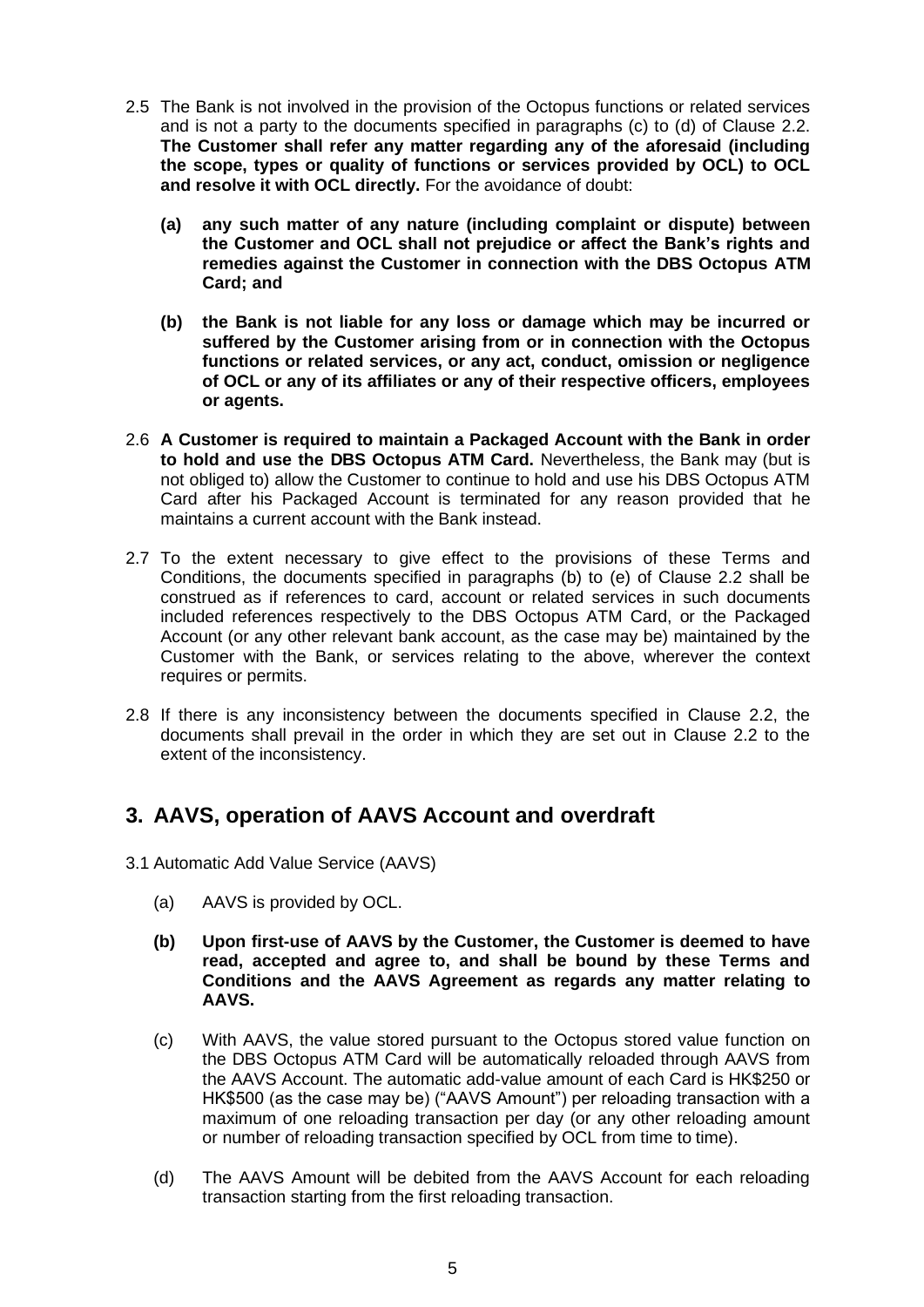- **(e) The Customer shall keep the Bank fully indemnified against any loss or damage which may be incurred or suffered by the Bank arising from or in connection with the use of AAVS by the Customer.**
- **(f) Until the DBS Octopus ATM Card is terminated with the consent of the Bank, the Customer may not cancel AAVS or switch or link AAVS to any other account maintained with any institution other than the Bank.**

### 3.2 AAVS Account

- (a) The Customer authorizes the Bank to debit from or credit to the AAVS Account all amounts in relation to AAVS in accordance with instructions received from time to time by the Bank from OCL regarding the Customer. For the avoidance of doubt, the Bank is not required to notify the Customer or obtain his consent before acting on OCL's instructions.
- **(b) The Customer shall be liable for all amounts from time to time added or reloaded pursuant to the Octopus stored value function on the DBS Octopus ATM Card through AAVS and the AAVS Account.**
- **(c) If the DBS Octopus ATM Card is terminated for any reason, the Bank is entitled to:**
	- **(i) set off any remaining value stored on it pursuant to the Octopus stored value function against any outstanding indebtedness owing by the Customer to the Bank; and/or**
	- **(ii) deduct any amount from the AAVS Account and apply it towards settlement of any debit balance in the Octopus stored value function.**
- 3.3 Overdraft
	- **(a) The Customer shall ensure there are sufficient funds (which may include pre-arranged overdraft facilities granted by the Bank) in the AAVS Account to effect transactions in accordance with OCL's instructions regarding the Customer from time to time. The Customer authorizes the Bank to effect a transaction even if there are insufficient funds in, or insufficient preagreed overdraft limit on, the AAVS Account and the Customer shall be liable for the resulting overdraft (including any overdrawn amount which exceeds the pre-agreed overdraft limit) in the AAVS Account.**
	- **(b) Any overdraft (including any overdrawn amount which exceeds the preagreed overdraft limit) shall be subject to the provisions of Bank Accounts and Services Terms and Conditions, and the Customer's rights and obligations shall be determined accordingly.**
	- **(c) Without prejudice to the generality of Clause 3.3(b):**
		- **(i) the Bank is entitled to impose the prevailing overdraft interest and other charges specified in the Bank Charges Schedule made available by the Bank from time to time;**
		- **(ii) the Customer shall repay to the Bank upon demand any overdrawn amount on the AAVS Account, together with interest and charges imposed by the Bank; and**
		- **(iii)the Bank reserves the right to cancel the DBS Octopus ATM Card without prior notice to or consent from the Customer if the Customer fails to comply with (ii) above.**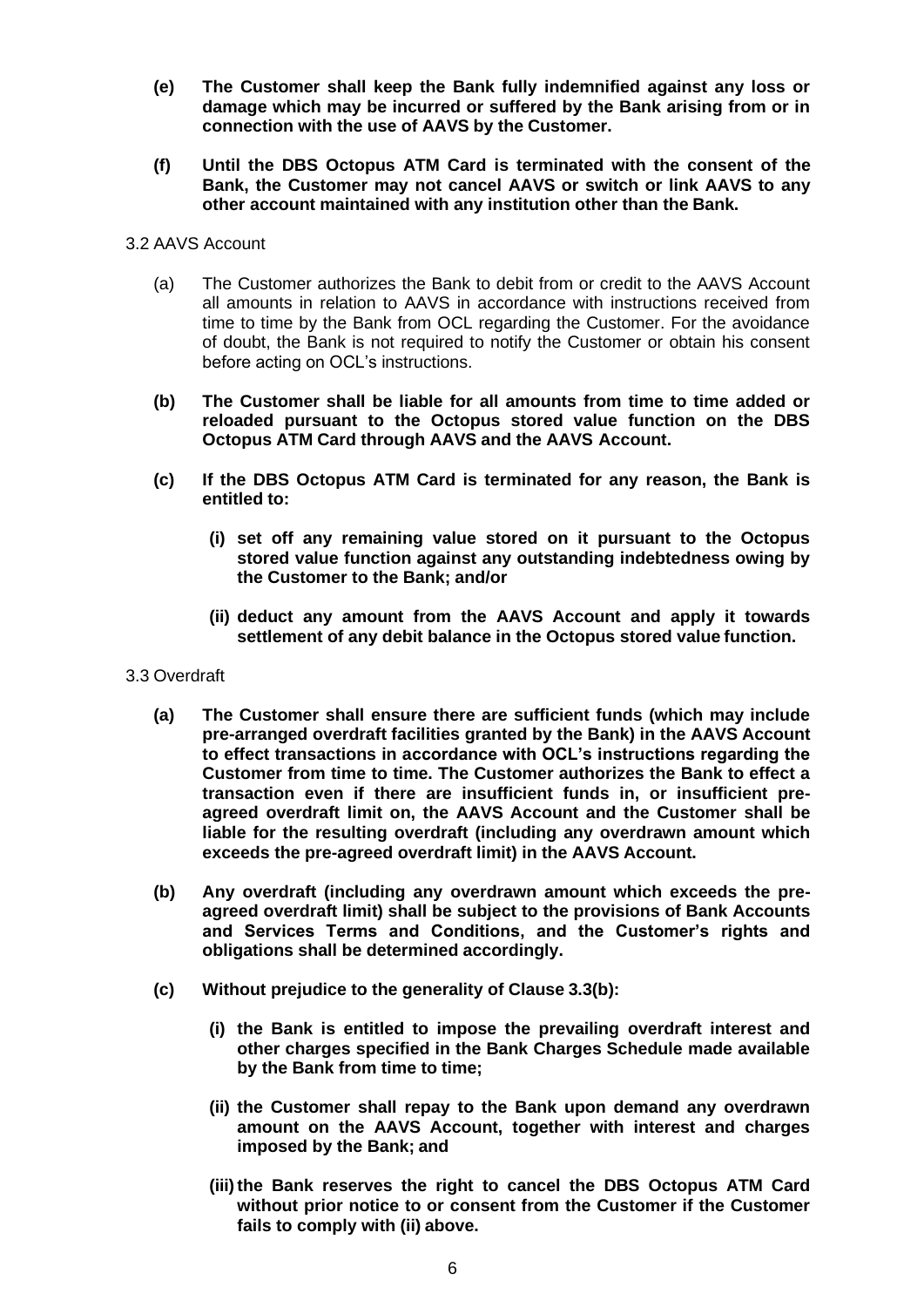(d) **The Customer is responsible for monitoring the balance on the AAVS Account at all times.** The Bank may (but is not obliged to) inform the Customer of any overdraft on the AAVS Account as a result of use of AAVS by any means as the Bank may consider appropriate.

## <span id="page-6-0"></span>**4. Fees and charges**

**The Customer shall pay all fees and charges applicable to the DBS Octopus ATM Card and related services as the Bank may specify in the Bank Charges Schedule from time to time.**

# <span id="page-6-1"></span>**5. Personal data**

- 5.1 The Customer confirms that he has read, understood and accepted the provisions of the notice relating to the Personal Data (Privacy) Ordinance made available by the Bank with the applicable application form. The Customer consents to and authorizes the Bank to use and/ or disclose his personal data (whether collected by the Bank via the applicable application form or by other means or otherwise in the possession of the Bank from time to time) for the purposes specified in such notice (including purposes relating to the DBS Octopus ATM Card and related services or otherwise relating to the cooperation arrangement between the Bank and OCL pursuant to which the DBS Octopus ATM Card is issued and administered).
- 5.2 Without prejudice to the generality of Clause 5.1, the Customer consents to and authorizes the Bank to disclose to OCL his personal data (whether collected by the Bank via the applicable application form or by other means or otherwise in the possession of the Bank from time to time). The data that may be provided to OCL include name, gender, date of birth, HKID card number/passport number, contact information and the AAVS Account number of the Customer. The Customer consents to and authorizes OCL to use the relevant personal data for the following purposes:
	- (a) processing the Customer's request for Octopus functions and related services (including AAVS) provided by OCL;
	- (b) providing Octopus functions and related services (including AAVS) provided by OCL and such other purposes of use of the personal data in accordance with the Conditions of Issue published by OCL, but, in any event, OCL shall not use such personal data for the purpose of direct marketing; and
	- (c) purposes otherwise relating to the cooperation arrangement between the Bank and OCL pursuant to which the DBS Octopus ATM Card is issued and administered.

The Customer should refer to the documents specified in paragraphs (c) to (d) of Clause 2.2 for details on use of the relevant personal data by OCL.

## <span id="page-6-2"></span>**6. Lost card and card termination**

6.1 The Customer should inform the Bank as soon as reasonably practicable after becoming aware (a) that his DBS Octopus ATM Card is lost, stolen, or captured by any ATM for whatever reasons or (b) of any unauthorized transactions on his DBS Octopus ATM Card. The Customer shall be liable for any loss arising from the unauthorized use of the Octopus functions during the first three hours after report of abovementioned (a) is received by the Bank. Where AAVS of the Customer's DBS Octopus ATM Card has been activated by the Bank at the time of card issuance but the DBS Octopus ATM Card has not been acknowledged or used by the Customer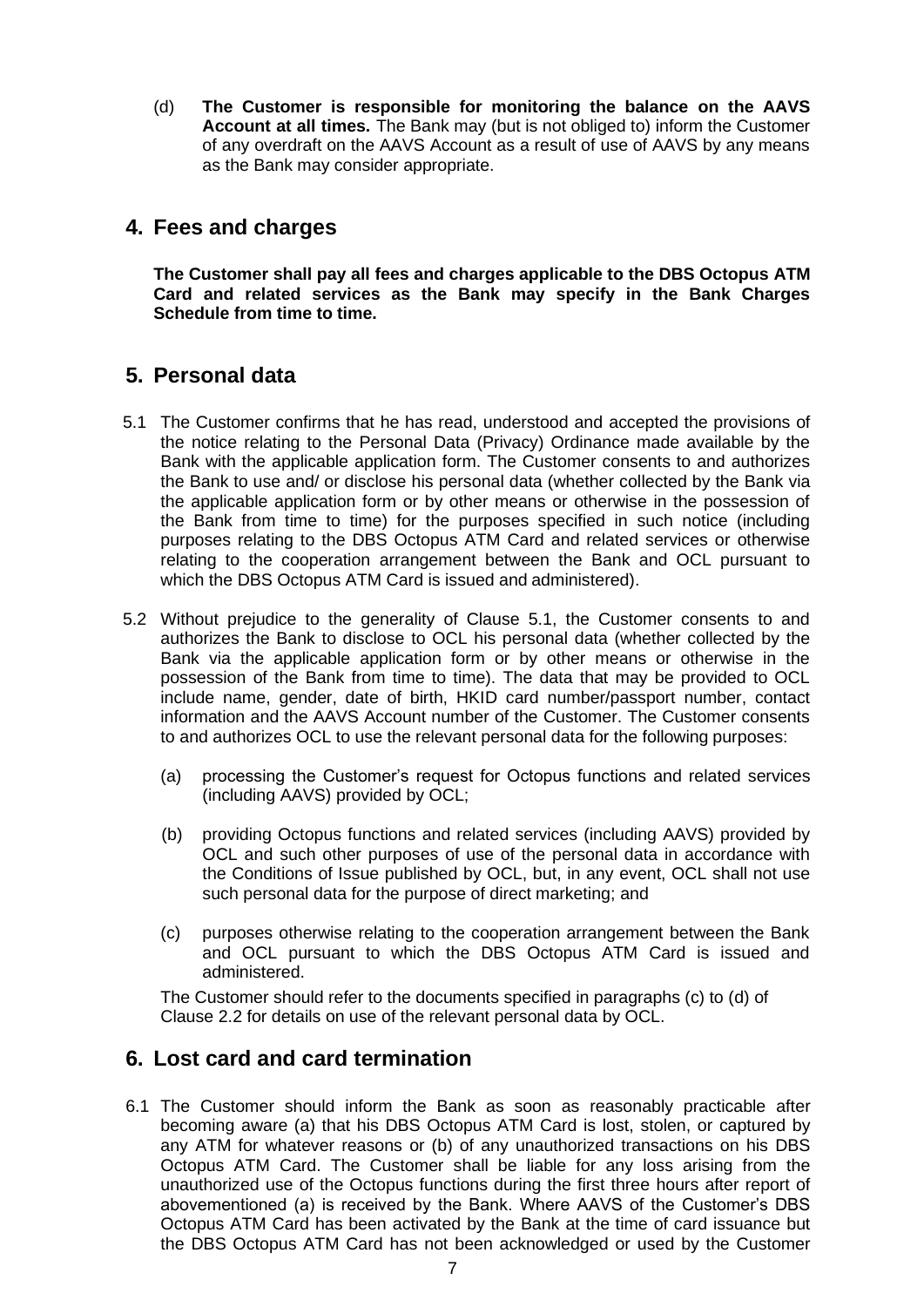via designated channels specified by the Bank from time to time, the Bank shall be liable for any loss arising from the unauthorized use of the Octopus functions on the DBS Octopus ATM Card (including AAVS) unless the Customer has acted fraudulently or been grossly negligent. The relevant provisions of the Bank Accounts and Services Terms and Conditions applicable to loss, theft or capture of ATM Cards shall apply with respect to the DBS Octopus ATM Card, and the Customer's rights and obligations shall be determined accordingly.

- **6.2** Without prejudice to the Bank's right to terminate ATM Cards or ATM functions and related services under the Bank Accounts and Services Terms and Conditions, **the Bank reserves the right to terminate the DBS Octopus ATM Card at its discretion upon:**
	- **(a) the Bank becoming aware of any abnormal activities or transactions involving the DBS Octopus ATM Card; or**
	- **(b) accumulation of an overdraft amount on the AAVS Account with no prearranged overdraft facilities; or**
	- **(c) accumulation of an overdraft amount on the AAVS Account in excess of existing pre-arranged overdraft facilities; or**
	- **(d) the Customer's failure to perform DBS Octopus ATM Card acknowledgment or use the DBS Octopus ATM Card within the designated period set by the Bank; or**
	- **(e) termination for any reason of the cooperation arrangement between the Bank and OCL pursuant to which the DBS Octopus ATM Card is issued and administered.**

## <span id="page-7-0"></span>**7. Others**

- 7.1 The Bank reserves the right to accept or reject any application for the DBS Octopus ATM Card at its discretion.
- **7.2 The Customer should not transfer his DBS Octopus ATM Card to, or allow it to be used by, any person other than the Customer.**
- **7.3 The Bank reserves the right at its discretion to add, delete or otherwise change any of the functions or services relating to the DBS Octopus ATM Card (as well as the relating operational and other requirements, if appropriate) and/or these Terms and Conditions from time to time.** Where such changes increase the charges payable by the Customer and/or the liabilities and obligations of the Customer, the Bank shall give at least 30 days' notice to the Customer unless such changes are not within the Bank's control. In other cases, reasonable notice shall be given by the Bank. Such notice may be given by such means as the Bank at its discretion sees fit. **Any Customer who does not cancel his DBS Octopus ATM Card upon receiving of such notice shall be deemed to have agreed to such changes.**
- **7.4 The value stored pursuant to the Octopus stored value function on the DBS Octopus ATM Card is not a protected deposit and is not protected by the Deposit Protection Scheme in Hong Kong.**
- 7.5 These Terms and Conditions shall be governed by and construed in accordance with the laws of Hong Kong. The Customer irrevocably submits to the non-exclusive jurisdiction of the courts of Hong Kong.
- 7.6 If there is any inconsistency between the English and Chinese versions of these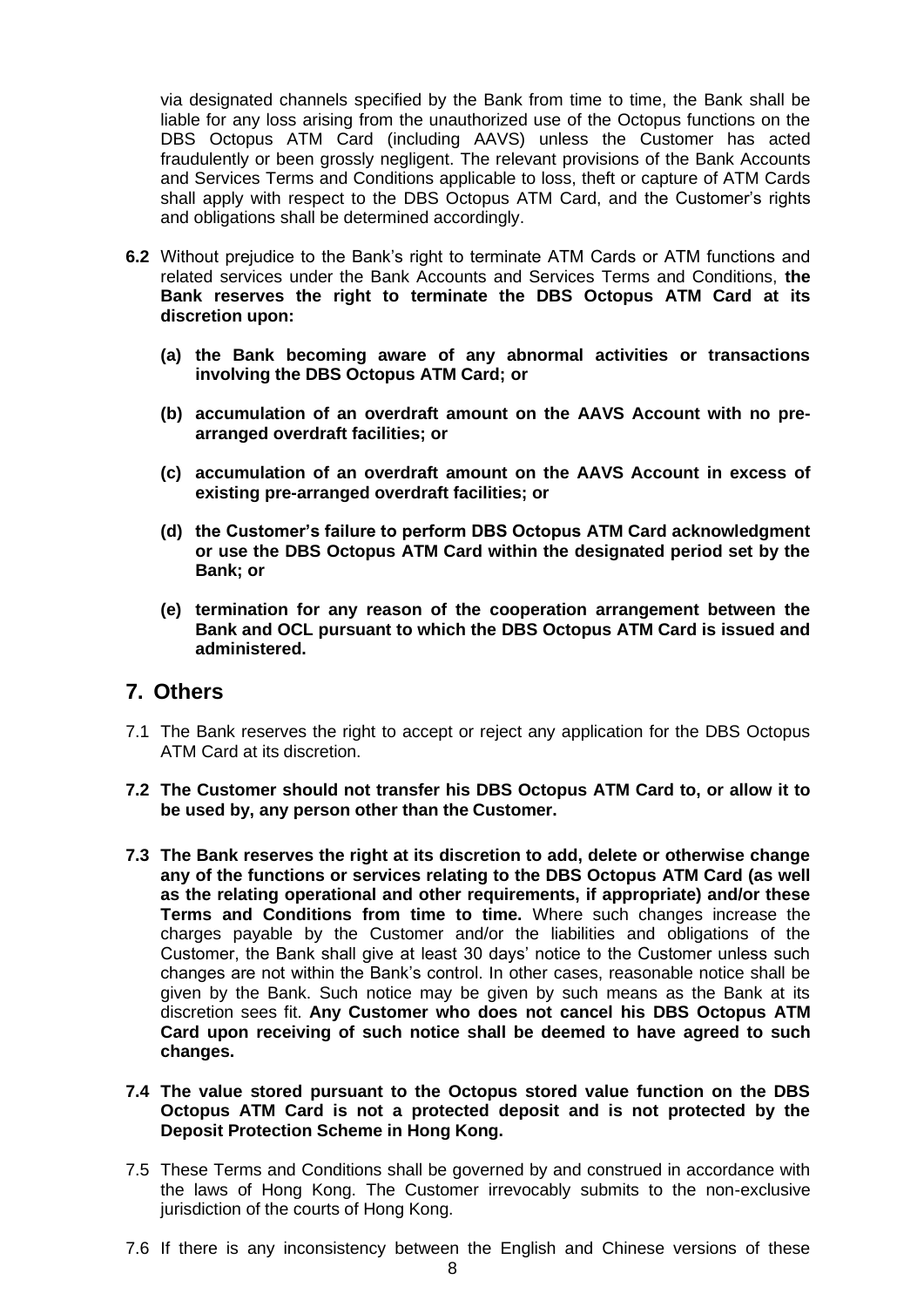Terms and Conditions, the English version shall prevail.

# <span id="page-8-0"></span>**B) Octopus Automatic Add Value Agreement**

(For Octopus Automatic Add Value Service linked to bank accounts maintained with, or credit cards issued by Financial Institutions in Hong Kong)

**YOUR ATTENTION IS DRAWN TO THE PERSONAL INFORMATION COLLECTION STATEMENT AT CLAUSES 33-40**

1. This Agreement is effective from 13 November 2016 and is only applicable to selective *Octopus* that are enabled with Automatic Add Value Service linked to bank accounts maintained with or credit cards issued by Financial Institutions. For Automatic Add Value Service linked to bank accounts maintained with or credit cards issued by other entity(ies), please refer to other applicable agreement(s) as determined by us from time to time.

### **Introduction**

- 2. This Automatic Add Value Agreement is a contract between you, the user of our Automatic Add Value Service (whether as an *Octopus* Holder or as an AAVS Account Holder), and us, Octopus Cards Limited, the issuer of the *Octopus*, in respect of the use of our Automatic Add Value Service.
- 3. This Agreement explains our obligations to you and yours to us when applying for and using our Automatic Add Value Service.

### **Definitions and General Provisions**

**4.** There are a few terms we use in this Agreement that we should explain**:**

**"AAVS Account"** means the account to which your Automatic Add Value Service is linked, as defined or specified in the relevant Application Form or such other account as notified to us by the Financial Institution or by the AAVS Account Holder from time to time;

**"AAVS Account Holder"** means the holder(s) of the AAVS Account;

**"Application Form"** means an application for the Automatic Add Value Service whether this is (i) an Octopus Automatic Add Value Service Application Form, (ii) a Personalised Octopus Application Form or (iii) any other form containing an application for this service;

**"Automatic Add Value Service"** means the service whereby we or our Service Providers, on our behalf, will automatically add a certain amount of value (as determined by us from time to time) to the Float on the *Octopus* if the Float stored on the *Octopus* has reached a certain minimum level as determined by us from time to time;

**"Authorised Service Centre"** is an entity that we have authorised to service an *Octopus* on our behalf;

**"***Bank Co-Brand Octopus***"** means a card or product issued by a Financial Institution authorised by us with banking and/or payment functionality offered by that issuing Financial Institution incorporating our stored value facility which can be used for making payments via the Octopus payment system and subject to the terms and conditions of the cardholder agreement of that issuing Financial Institution;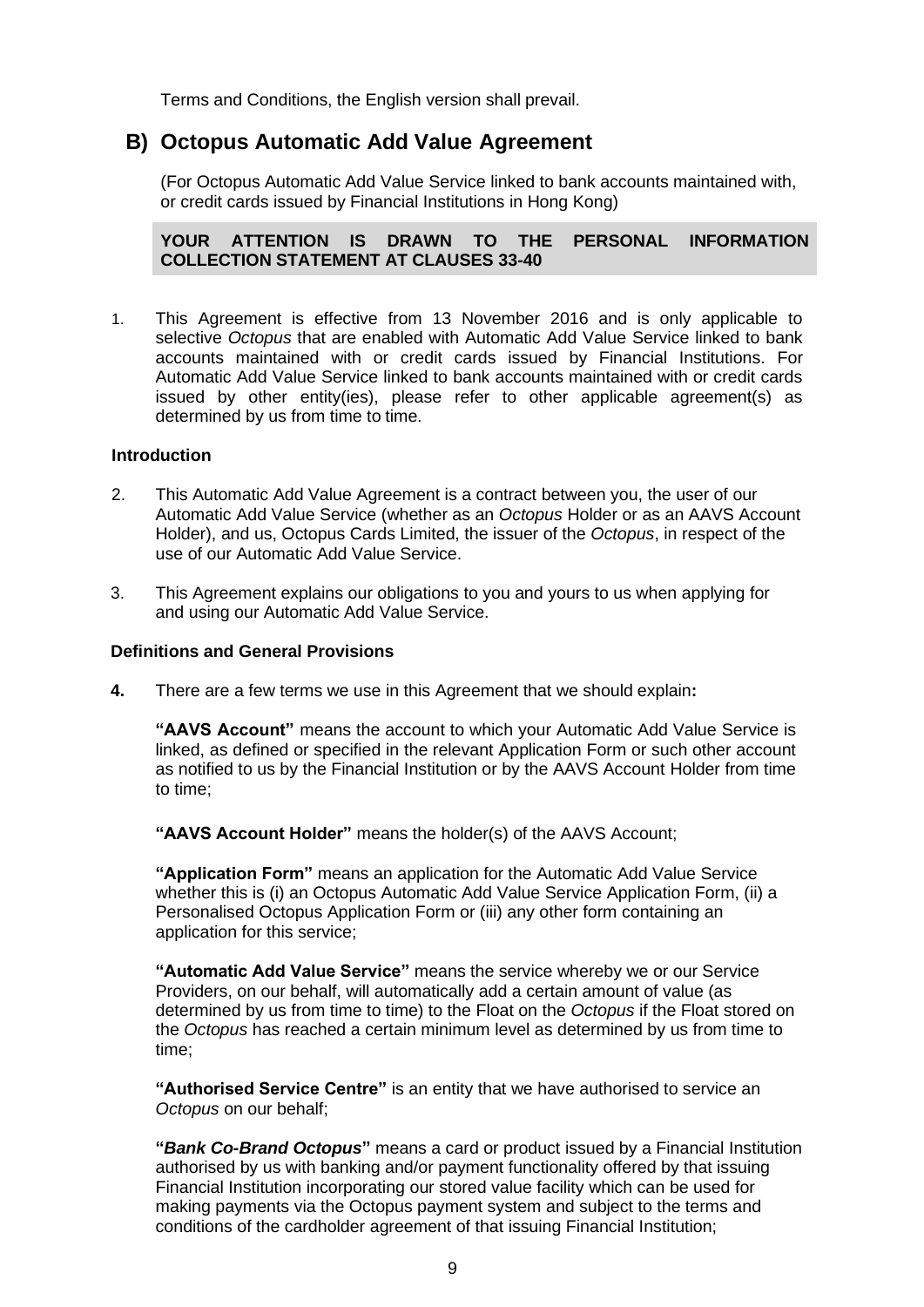**"Conditions of Issue"** means the Conditions of Issue of Octopus published by us as amended from time to time, which can be obtained from us or downloaded from our website at [www.octopus.com.hk](http://www.octopus.com.hk/) ;

**"Financial Institution"** means an entity governed by the Banking Ordinance (Chapter 155, Laws of Hong Kong) or licensed under the Money Lenders Ordinance (Chapter 163, Laws of Hong Kong) that manages the AAVS Account, usually a bank, a financial services company or an issuer of credit cards;

**"Float"** means the stored value remaining on an Octopus, excluding SVF Deposit;

**"Hong Kong"** means the Hong Kong Special Administrative Region of the People's Republic of China;

**"***Octopus***"** means device-based stored value facility cards and products provided by us as described in the Conditions of Issue;

**"***Octopus* **Holder"** means a user of an *Octopus* who may be an AAVS Account Holder or who has linked his/her *Octopus* to an AAVS Account in the name of one of his/her family members or friends;

**"Octopus payment system"** means the payment system maintained and operated by us;

**"Our Account"** means any bank account specified by us to the Financial Institution from time to time;

**"Service Provider"** means any transport operators, retailers (including but not limited to, supermarkets, convenience stores, restaurants and fast food shops, food, other consumer goods e.g. medicines & cosmetics, books, newspapers, stationery and gifts, accessories shops, shopping malls, wearing apparel, telecommunications), entertainment/recreation/sports facilities providers, educational establishments, government related entities, building access control providers, unattended services (such as vending machines/kiosks/photo booths/telephone booths), online and mobile payment platform providers or other parties which offer their services when you present your *Octopus* and are approved by us. These Service Providers should display the Octopus acceptance logo clearly; and

**"SVF Deposit"** means the deposit paid as security for the *Octopus* as described in the Conditions of Issue.

- 5. In the event that the AAVS Account Holder and the *Octopus* Holder are different persons, the AAVS Account Holder and the *Octopus* Holder shall be jointly and severally liable to us under this Agreement, including, but not limited to, in respect of all value added to the Float on the *Octopus* by the Automatic Add Value Service, unless the *Octopus* Holder is a minor or otherwise does not have full legal capacity, in which case, the parent or guardian of such *Octopus* Holder and the AAVS Account Holder shall be jointly and severally liable to us.
- 6. The *Octopus* Holder agrees to be bound by the Conditions of Issue and unless stated otherwise, use of defined terms in this Agreement shall have the same meaning in the Conditions of Issue. If there is any conflict between this Agreement and the Conditions of Issue, this Agreement shall prevail.
- 7. The Chinese translation of this Agreement is provided for reference only. In case of any discrepancy between the English version and the Chinese translation, the English version shall prevail.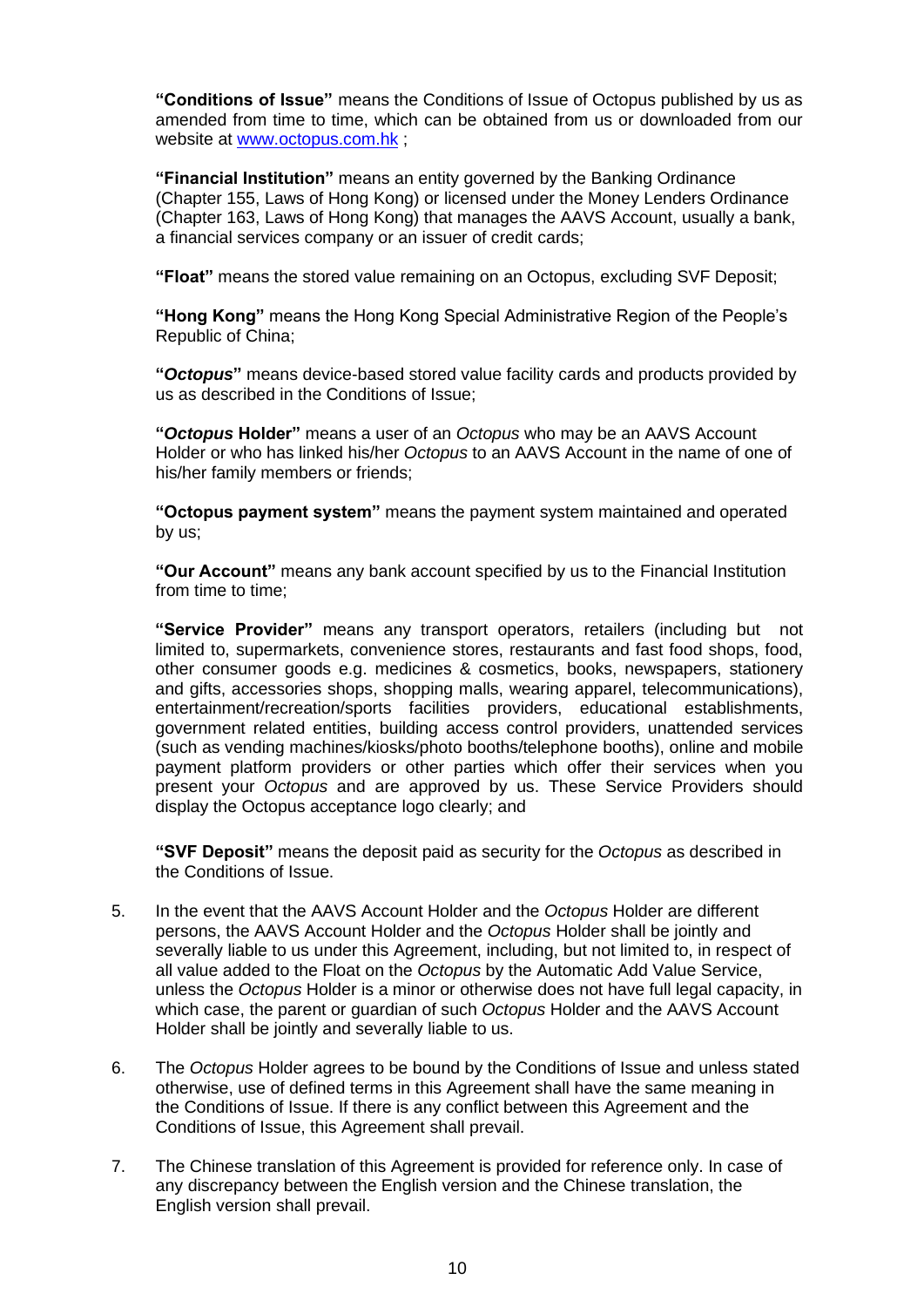## **Automatic Add Value Service**

- 8. We shall be entitled to charge a fee to the AAVS Account Holder and/or the *Octopus*  Holder for application of the Automatic Add Value Services in respect of their *Octopus*. The fee will be determined and announced by us from time to time.
- 9. The Automatic Add Value Service is available to any *Octopus* Holder over a minimum age which we will announce from time to time. However, in exceptional cases, we reserve the right to reject any application for the Automatic Add Value Service without giving any reason.
- 10. The *Octopus* Holder must not transfer his/her *Octopus* to another person once the Automatic Add Value Service has been applied for and has not been cancelled in respect of that *Octopus*.
- 11. Under normal circumstances, we will make reasonable efforts to ensure that the Automatic Add Value Service is operating, but we cannot guarantee that this will always be the case as it depends on the Financial Institutions' and Service Providers' own systems and operations as well as network, electrical, climatic and other conditions or circumstances which are beyond our control.
- 12. We reserve the right to cancel or suspend your Automatic Add Value Service without specifying the reasons, but we will take reasonable steps to minimise any inconvenience caused to you.
- 13. We shall be entitled at our sole discretion to limit the amount of value that may be added to the Float on the *Octopus* by the Automatic Add Value Service in any single day or during any period.
- 14. We shall take reasonable steps to ensure that our records of the transactions relating to the *Octopus* are true and accurate. Our records shall be conclusive evidence of the value added to the Float on the *Octopus* by means of the Automatic Add Value Service and of any amounts due from the AAVS Account Holder and/or the *Octopus*  Holder to us except for any manifest error on our part.

## **Direct Debit**

- 15. For any value added to the Float on the *Octopus* by means of the Automatic Add Value Service, the same amount in Hong Kong dollars shall be due from the AAVS Account Holder and the *Octopus* Holder to us immediately.
- 16. We shall be entitled to instruct the Financial Institution directly or through any financial institution appointed by us to transfer from the AAVS Account to Our Account the amount of money stated by us to be due from the AAVS Account Holder and the *Octopus* Holder to us at any time, and the AAVS Account Holder shall authorise the Financial Institution to comply with such instructions.
- 17. We shall not be liable for any fees or charges that the Financial Institution may impose on the AAVS Account Holder and the same shall be borne by the AAVS Account Holder.
- 18. The AAVS Account Holder and/or the *Octopus* Holder shall ensure that there are always sufficient funds in, or credit facilities available upon, the AAVS Account to enable the Financial Institution to comply with the instructions from us in respect of the AAVS Account.
- 19. We reserve the right to charge the AAVS Account Holder and/or the *Octopus* Holder a reasonable fee for providing the Automatic Add Value Service.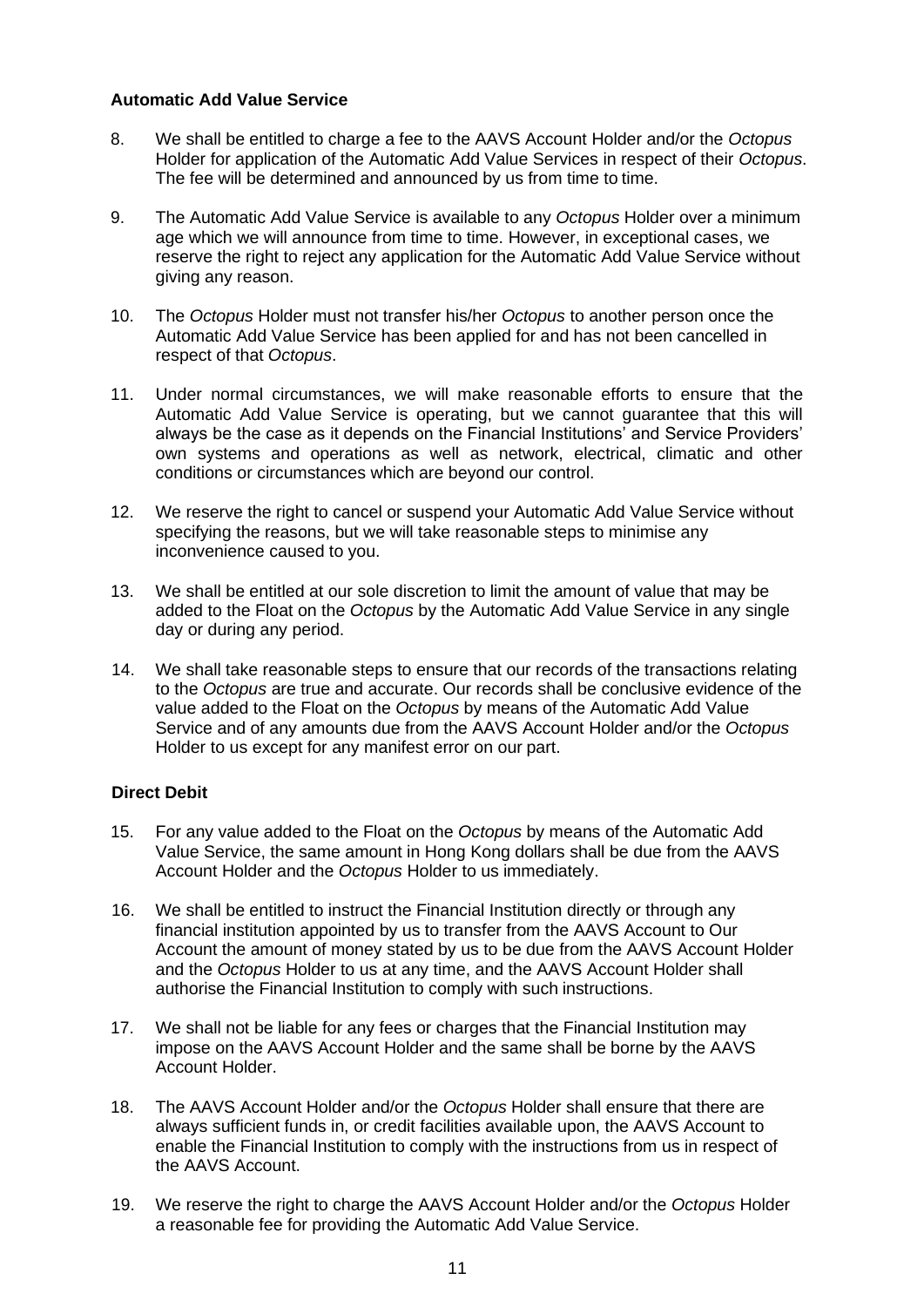### **Dishonoured Instructions**

- 20. If the Financial Institution fails to comply with our instructions in relation to the AAVS Account because there are insufficient funds in, or credit facilities available upon, the AAVS Account, or for any other reason:-
	- (a) the AAVS Account Holder and the *Octopus* Holder shall on demand repay any amount due from the AAVS Account Holder and the *Octopus* Holder to us; and
	- (b) we shall be entitled to charge the AAVS Account Holder and the *Octopus*  Holder a reasonable administration fee and to apply the Float on the *Octopus,* if any, in or towards payment of any amount of money due from the AAVS Account Holder and the *Octopus* Holder to us (including the administrative fee).
- 21. If the Float on the *Octopus* is insufficient to pay the amount of money due from the AAVS Account Holder and/or the *Octopus* Holder to us, we shall be entitled to, in addition to other remedies available, immediately cancel the *Octopus* and the Automatic Add Value Service and forfeit the SVF Deposit, if applicable, without notice to the AAVS Account Holder or the *Octopus* Holder. Once cancellation of the *Octopus*  is effected, it cannot be re-activated subsequently.

### **Cancellation of the Automatic Add Value Service**

- 22. The AAVS Account Holder and/or the *Octopus* Holder (other than a holder of a *Bank Co-Brand Octopus* who should refer to Clause 22A below) may apply for the cancellation of the Automatic Add Value Service by contacting us or the Financial Institution. If accepted, the AAVS Account Holder and/or the *Octopus* Holder will be required to present the affected *Octopus* for disabling the Automatic Add Value Service on the *Octopus* in accordance with our instructions. If the Automatic Add Value Service on the *Octopus* is not disabled according to our instructions, we shall be entitled to immediately cancel the *Octopus* and the Automatic Add Value Service, and forfeit the SVF Deposit, if applicable, without further notice to the AAVS Account Holder or the *Octopus* Holder. Once the cancellation of the *Octopus* is effected, it cannot be re-activated subsequently.
- 22A. If you hold a *Bank Co-Brand Octopus*, subject to the terms of the cardholder agreement between you and the issuing Financial Institution, you or the issuing Financial Institution may request for cancellation of your *Bank Co-Brand Octopus*. Once notified by the issuing Financial Institution, we will cancel the Automatic Add Value Service on the *Bank Co-Brand Octopus*.
- 23. The AAVS Account Holder and the *Octopus* Holder shall be jointly and severally liable for all amounts due to us through the use of the Automatic Add Value Service on or before the effective cancellation of such Automatic Add Value Service. We shall be entitled, before and/or after the effective cancellation of the Automatic Add Value Service of an *Octopus*, to instruct the Financial Institution directly or through any financial institution appointed by us to transfer from the AAVS Account to Our Account any amount of money due to us as a result of the Automatic Add Value Service transactions carried out before the effective cancellation of such Automatic Add Value Service.
- 24. We reserve the right to charge the AAVS Account Holder and/or the *Octopus* Holder a reasonable administration fee for the cancellation of the Automatic Add Value Service.

## **Indemnity**

25. The AAVS Account Holder and the *Octopus* Holder shall jointly and severally indemnify us against all actions, proceedings, liabilities, claims, loss, damages, and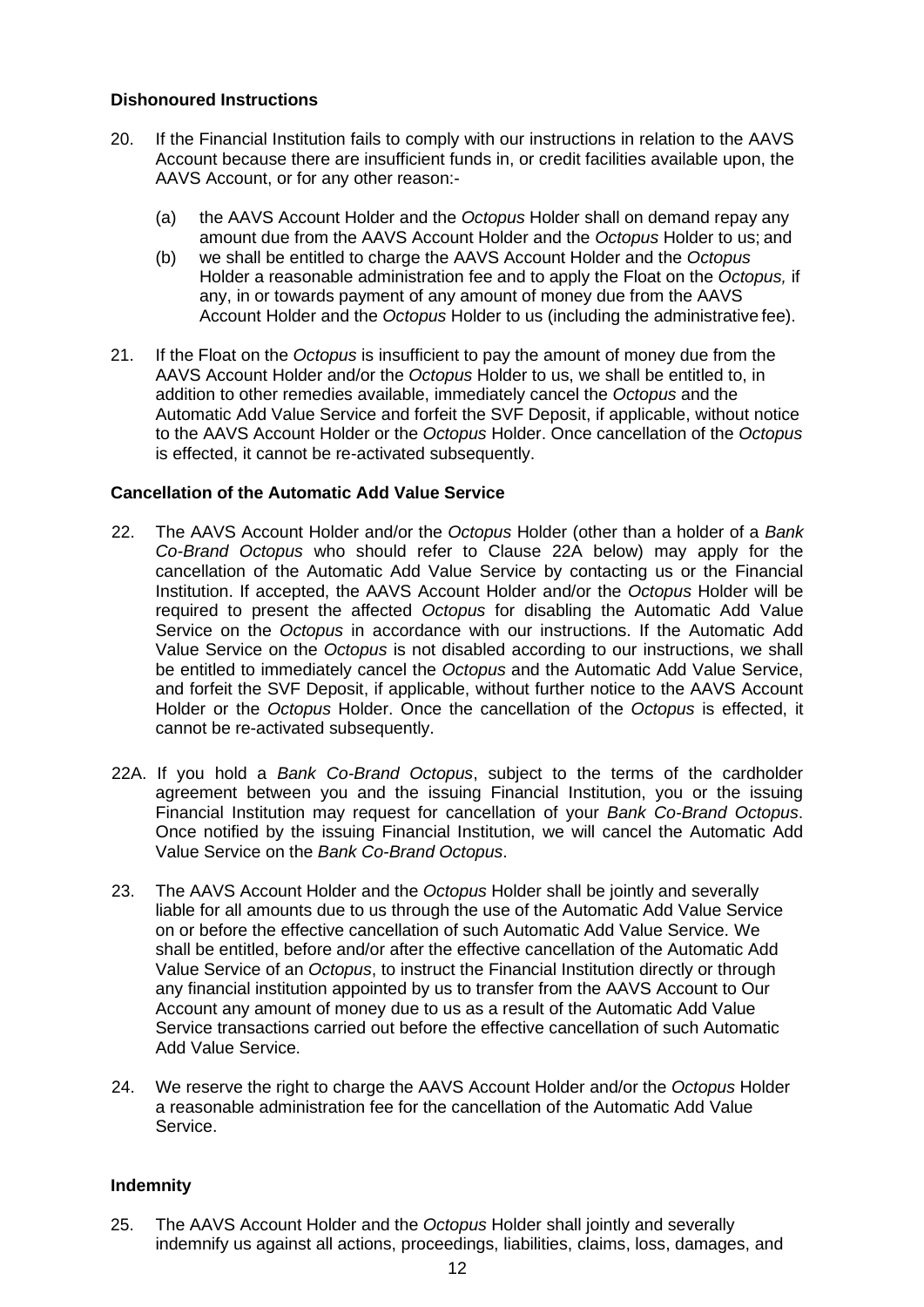reasonable costs and expenses (including all reasonable legal expenses) which may be taken against us or which we may suffer, sustain or incur (as the case may be) howsoever arising out of or in connection with any instructions given by us to the Financial Institution in respect of the AAVS Account unless the same were caused by any manifest error on our part.

### **Risks and Liabilities**

- 26. If, except for any manifest error on our part, the Financial Institution transfers from the AAVS Account to Our Account an amount greater than the actual amount due from the AAVS Account Holder and/or the *Octopus* Holder to us, we shall not be liable for any loss or damage arising therefrom. Subject to Clause 41 below, we shall only be liable to refund the amount in excess to the AAVS Account Holder.
- 27. Subject to Clause 26 above, we shall not be liable for any act, conduct, omission or negligence of the Financial Institution or its employees or agents unless the same is done or omitted to be done in accordance with the specific instructions from us.
- 28. We shall be entitled to take such action as we think fit for the purpose of enforcing or exercising our rights under this Agreement, and the AAVS Account Holder and the *Octopus* Holder shall be jointly and severally liable to indemnify us in full for all reasonable costs and expenses incurred by us in respect of any such actions including all reasonable legal charges and expenses.
- 29. We shall be entitled to employ any persons or companies for the purpose of enforcing or exercising our rights under this Agreement and, except in the case of debt collection agencies, shall not be liable or responsible for any act, conduct, omission or negligence of such persons or companies or their employees unless the same is done or omitted to be done in accordance with the specific instructions from us.
- 30. We shall be entitled to assign or otherwise transfer any debts due to us from the AAVS Account Holder and/or the *Octopus* Holder to any persons or companies ("**Assignees**"), and provided that we comply with all applicable laws, regulations and codes of practice in respect of such assignment(s) in force at the time of the assignment(s), we shall not be liable for actions taken by such Assignees.

## **Lost** *Octopus*

- 31. All users of the Automatic Add Value Service are provided with the lost *Octopus*  service. If the *Octopus* Holder loses the *Octopus* or if the *Octopus* has been stolen, he/she shall notify us immediately except where your *Octopus* is a *Bank Co-Brand Octopus*, you should contact the issuing Financial Institution. We will then cancel and disable the *Octopus* after a specific period of time ("**Notification Period**") following receipt of the loss report. The Notification Period shall be determined and announced by us from time to time. Once cancellation of the *Octopus* is effected, it cannot be reversed. This lost *Octopus* service will protect the AAVS Account Holder and the *Octopus* Holder from the loss of the Float and any value added to the Float through the Automatic Add Value Service on the *Octopus* after the expiry of the Notification Period.
- 32. If the *Octopus* is cancelled pursuant to Clause 31 above, we will refund to the *Octopus* Holder the SVF Deposit, if applicable, and the Float, if any, on the *Octopus*  as recorded in the Octopus payment system. In the event that there is a negative Float on your *Octopus*, we shall be entitled to set off such negative Float against the SVF Deposit, and debit any negative Float from the AAVS Account, at the end of the Notification Period. We may charge the AAVS Account Holder and/or the *Octopus*  Holder a reasonable fee, which will be determined and announced by us from time to time, for providing this lost *Octopus* service. The fee will be deducted from the refund of the Float on the *Octopus*, if any, or charged to the AAVS Account Holder and/or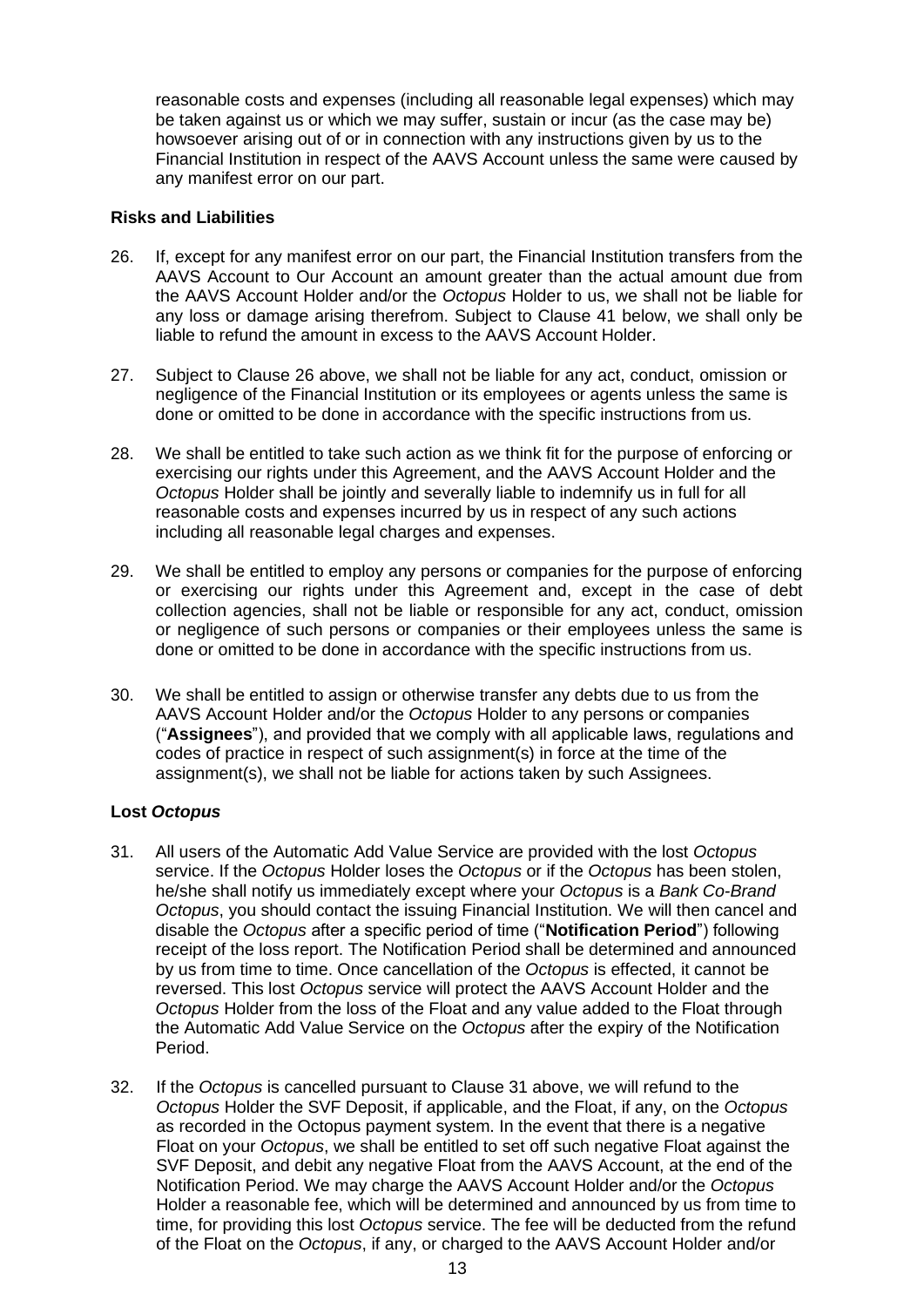the *Octopus* Holder, who shall be jointly and severally liable for the payment.

## **Cancellation of AAVS Account**

32A. Upon cancellation, termination or expiration of the AAVS Account for any reason, you shall present the affected *Octopus* for disabling the Automatic Add Value Service on that *Octopus* in accordance with our instructions. If you do not do so, we shall cancel and disable all and any *Octopus* (whether or not the *Octopus* belongs to the AAVS Account Holder) linked to the AAVS Account in question. Once cancellation of the *Octopus* is effected, it cannot be re-activated subsequently.

## **Refund Policy on Cancelled Card**

32B. Upon cancellation of your *Octopus* under Clauses 12, 21, 22, 22A and/or 32A, we shall be entitled to set off any amount due to us from you and refund any unused Float of your cancelled *Octopus* to you.

#### . **Replacement Card & Transfer of AAVS Account**

- 32C. (a) We may offer you a replacement *Octopus* with Automatic Add Value Service if your *Octopus* is enabled with Automatic Add Value Service and:-
	- (i) is reported lost or stolen (as described in Clause 31 above);
	- (ii) malfunctions and is returned to us; or
	- (iii) needs to be replaced for any other reason(s) as specified by us from time to time and is returned to us.
	- (b) Any replacement *Octopus* will be linked to the same AAVS Account to which the *Octopus* that is being replaced is linked.
	- (c) The AAVS Account Holder agrees and undertakes that he/she shall be responsible and liable for any and all transactions carried out on the replacement *Octopus*.

## **Personal Information Collection Statement relating to you (this "Notice") in accordance with the Personal Data (Privacy) Ordinance (the "Ordinance")**

- 33. The Ordinance governs the collection, holding, processing and use of your personal data and other information that we may collect from the AAVS Account Holder and/or the *Octopus* Holder from time to time (the "**Data**"). The Data shall include transactional records (meaning the transaction data which we receive from our Octopus readers and/or from other channels in respect of the use of *Octopus* by the AAVS Account Holder and/or *Octopus* Holder) to the extent that those transactional records are "personal data" under section 2(1) of the Ordinance. This Data is to enable us to provide the Automatic Add Value Service and other related services to the AAVS Account Holder and/or the *Octopus* Holder. Further information is set out in our Privacy Policy located at: [www.octopus.com.hk](http://www.octopus.com.hk/) and this Notice is the basis upon which we collect, hold, process and use the Data.
- 34. If the AAVS Account Holder and/or the *Octopus* Holder does not provide his/her personal data to us, we may be unable to provide the AAVS Account Holder and/or the *Octopus* Holder with the Automatic Add Value Service.
- 35. *Purpose:* Each of the AAVS Account Holder and the *Octopus* Holder agrees that his / her Data may be used for the following purposes:-
	- (a) processing the application for the Automatic Add Value Service;
	- (b) collecting money due from the AAVS Account Holder and/or the *Octopus*  Holder, whether from the AAVS Account or otherwise;
	- (c) verifying any information and records relating to the AAVS Account Holder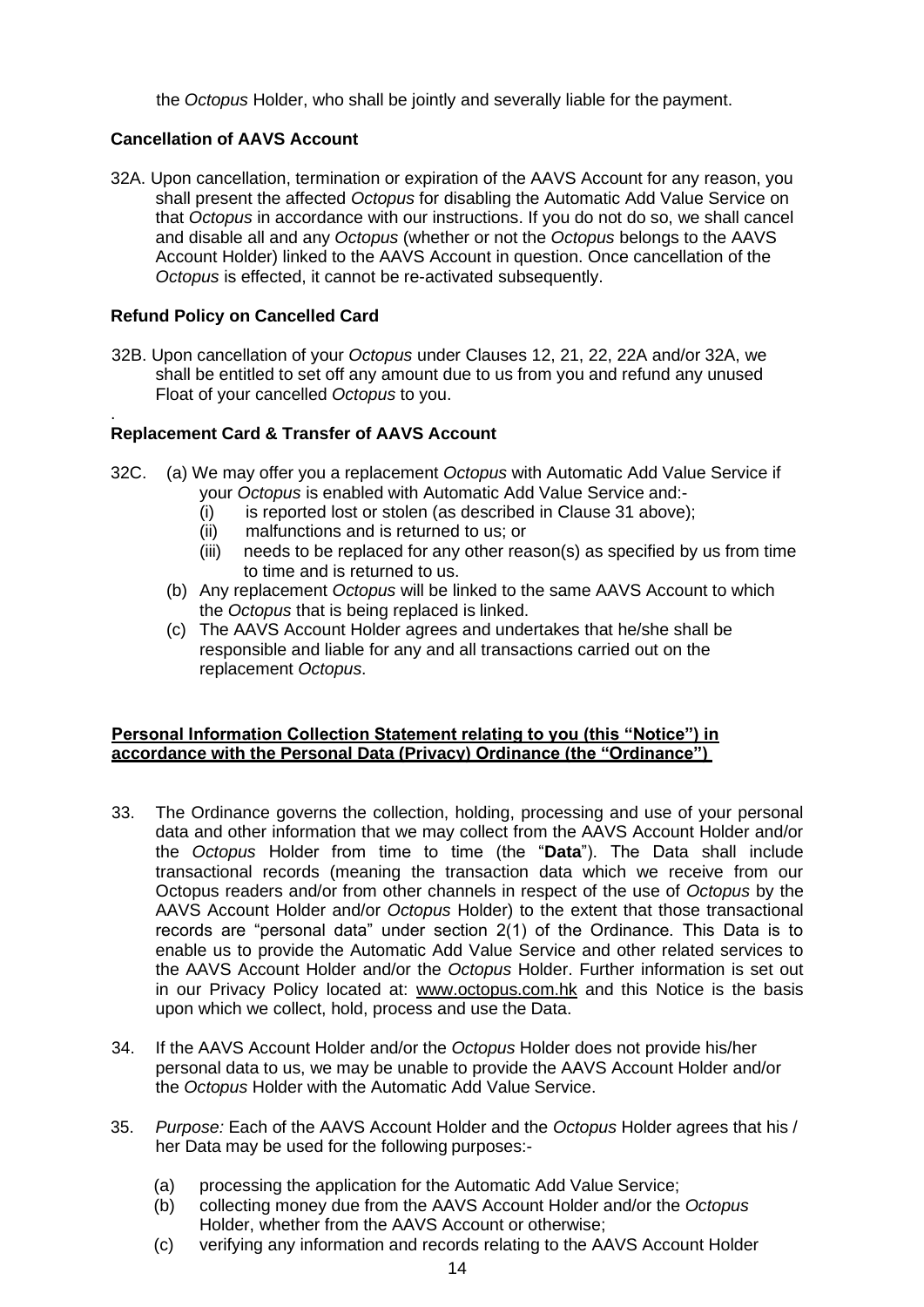and/or the *Octopus* Holder;

- (d) management, operation and maintenance of the Octopus payment system, including audit and exercising our rights and the rights of the AAVS Account Holder and/or *Octopus* Holder under the Conditions of Issue and this Agreement;
- (e) designing new or improving existing services provided by us, our subsidiaries and our affiliates (that is, our direct holding company and its subsidiaries);
- (f) communication by us to the AAVS Account Holder and/or the Octopus Holder;
- (g) investigation of complaints, suspected suspicious transactions and research for service improvement;
- (h) prevention or detection of crime; and
- (i) disclosure as required by law, rules, regulations, codes or guidelines.
- 36. *Transfer:* Data will be kept confidential by us, but each of the AAVS Account Holder and *Octopus* Holder agrees that for the purpose(s) set out in Clause 35 above, we may transfer or disclose such Data to the following parties within Hong Kong (except that the parties set out in Clauses 36(a) and 36(b) below may be located outside Hong Kong):
	- (a) issuers of *Bank Co-Brand Octopus* and Financial Institutions which owe a duty of confidentiality to us and with which the AAVS Account Holder and/or *Octopus*  Holder has selected to register;
	- (b) our agents or contractors under a duty of confidentiality to us who provide administrative, telecommunications, computer, anti-money laundering and counter terrorist financing intelligence, payment, data processing or other services to us in connection with the operation of our business (such as professional advisors, call centre service providers or debt collection agencies (in the event of any money due to us by the AAVS Account Holder and/or the *Octopus* Holder), courier, gift redemption centres or data entry companies);
	- (c) our subsidiaries and/or our affiliates which owe a duty of confidentiality to us; and
	- (d) any law enforcement agencies and/or regulatory bodies for compliance with applicable laws, rules, regulations, codes and/or guidelines and/or any person or entity to whom we, our subsidiaries and/or affiliates are under a binding obligation to satisfy a legally enforceable demand for disclosure under the requirements of any law, rule, regulation, code and/or guideline and/or order of any competent court of law, law enforcement agencies and/or regulatory bodies, but such disclosure will only be made under proper authority.
- 37. *Access:* Each of the AAVS Account Holder and the *Octopus* Holder has the right to:
	- (a) check whether we hold Data and to have access to that Data;
	- (b) require us to correct any Data which is inaccurate; and
	- (c) ascertain our policies and practices in relation to Data and to be informed of the kind of Data held by us.
- 38. We reserve the right to charge the AAVS Account Holder and/or *Octopus* Holder a reasonable fee for complying with any request for access to his/her Data.
- 39. Any Data access request should be made in writing to:

The Data Protection Officer Octopus Cards Limited 46/F, Manhattan Place 23 Wang Tai Road Kowloon Bay Kowloon Hong Kong [Email: dpo@octopus.com.hk](mailto:dpo@octopus.com.hk)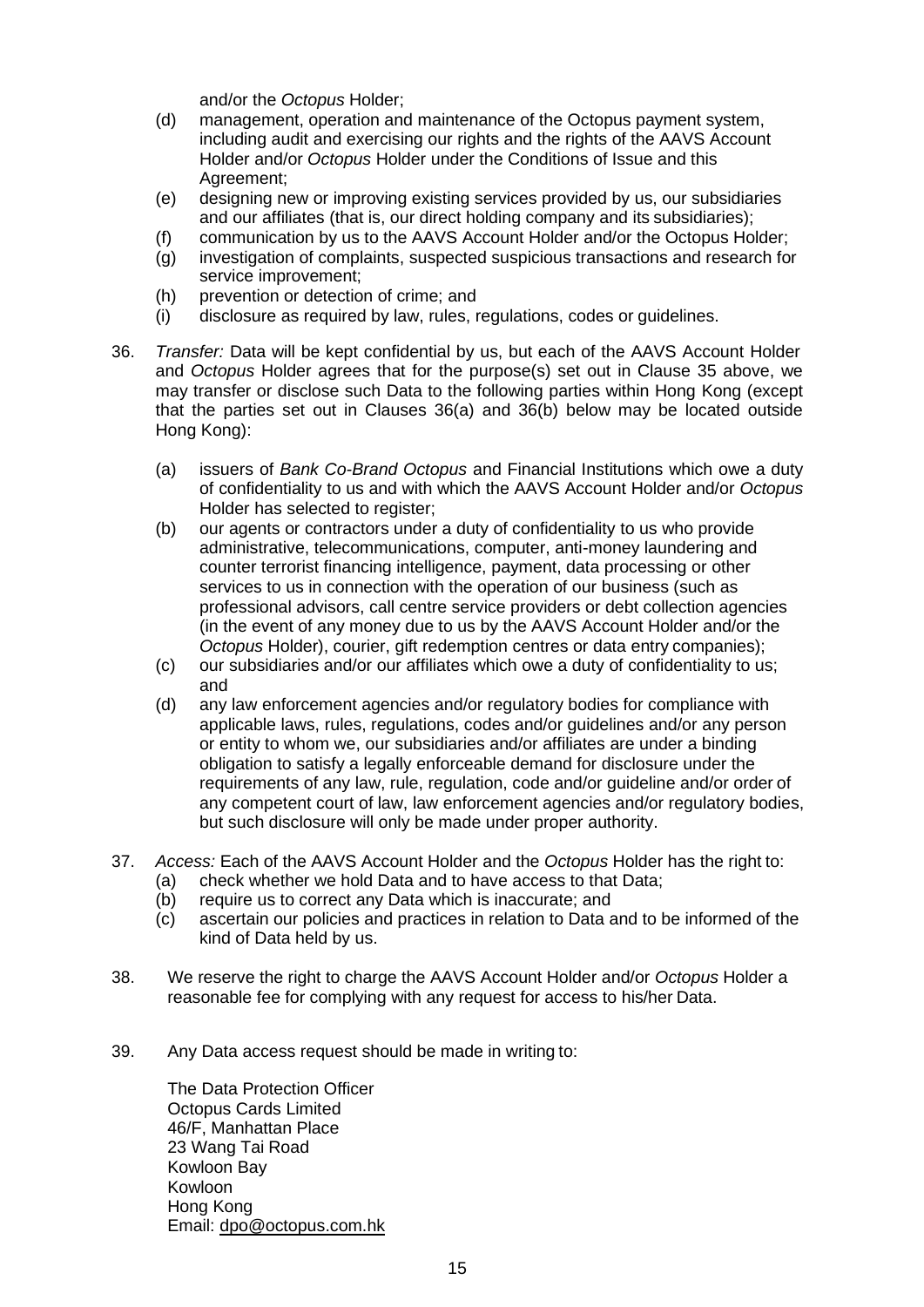40. Nothing in this Notice shall limit the rights of the AAVS Account Holder and/or *Octopus* Holder under the Ordinance.

## **Deductions by Mistake**

- 41. Each of the AAVS Account Holder and the *Octopus* Holder must ensure that the AAVS Account Holder shall:-
	- (a) keep himself/herself promptly informed of all transactions relating to the AAVS Account, which will involve examining each statement issued by the Financial Institution in respect of the AAVS Account or, if the Financial Institution does not issue statements in respect of the AAVS Account, updating and examining the passbook for the AAVS Account regularly, unless he/she has some other effective means of monitoring transactions on such account; and
	- (b) notify us within 12 months of the day of any debit from the AAVS Account to Our Account if he/she claims that we were not entitled to debit the relevant amount from the AAVS Account. After such period, neither the AAVS Account Holder nor the *Octopus* Holder shall make any claim that we were not entitled to debit the relevant amount from the AAVS Account unless:-
		- (i) we failed to exercise reasonable skill and care in respect of any such debit; or
		- (ii) any such debit arose from any manifest error on our part.

## **Termination**

42. This Agreement shall terminate when the Automatic Add Value Service is cancelled in accordance with Clauses 12, 21, 22, 22A or 32A above, but such termination shall not affect the rights and obligations of the parties accrued prior to the termination.

## **Rights of Third Parties**

43. This Agreement shall not create or give rise to, nor shall it be intended to create or give rise to, any third party rights. No third party shall have any right to enforce or rely on any provision of this Agreement which does or may confer any right or benefit on any third party, directly or indirectly, expressly or impliedly. The application of any legislation giving rise to or conferring on third parties contractual or other rights (including, but not limited to, the Contracts (Rights of Third Parties) Ordinance) in connection with this Agreement is hereby expressly excluded. For the avoidance of doubt, nothing in this Agreement shall affect the rights of any permitted assignee or transferee of this Agreement.

## **Changes to this Agreement**

44. We may amend this Agreement from time to time. We shall notify the AAVS Account Holder and the *Octopus* Holder by giving them written notice of the change(s) or, as we shall at our absolute discretion determine, by publishing a notice of the change(s) in one Chinese and one English language newspaper in Hong Kong, at least 30 days before such amendments are to take effect. We shall provide the AAVS Account Holder and/or the *Octopus* Holder with a copy of the latest version of this Agreement upon written request. The latest version of this Agreement will also be available on our website at [www.octopus.com.hk](http://www.octopus.com.hk/) . If the *Octopus* Holder uses the *Octopus* after any amendment to this Agreement shall have taken effect, that amendment shall be deemed to have been accepted by the AAVS Account Holder and the *Octopus* Holder.